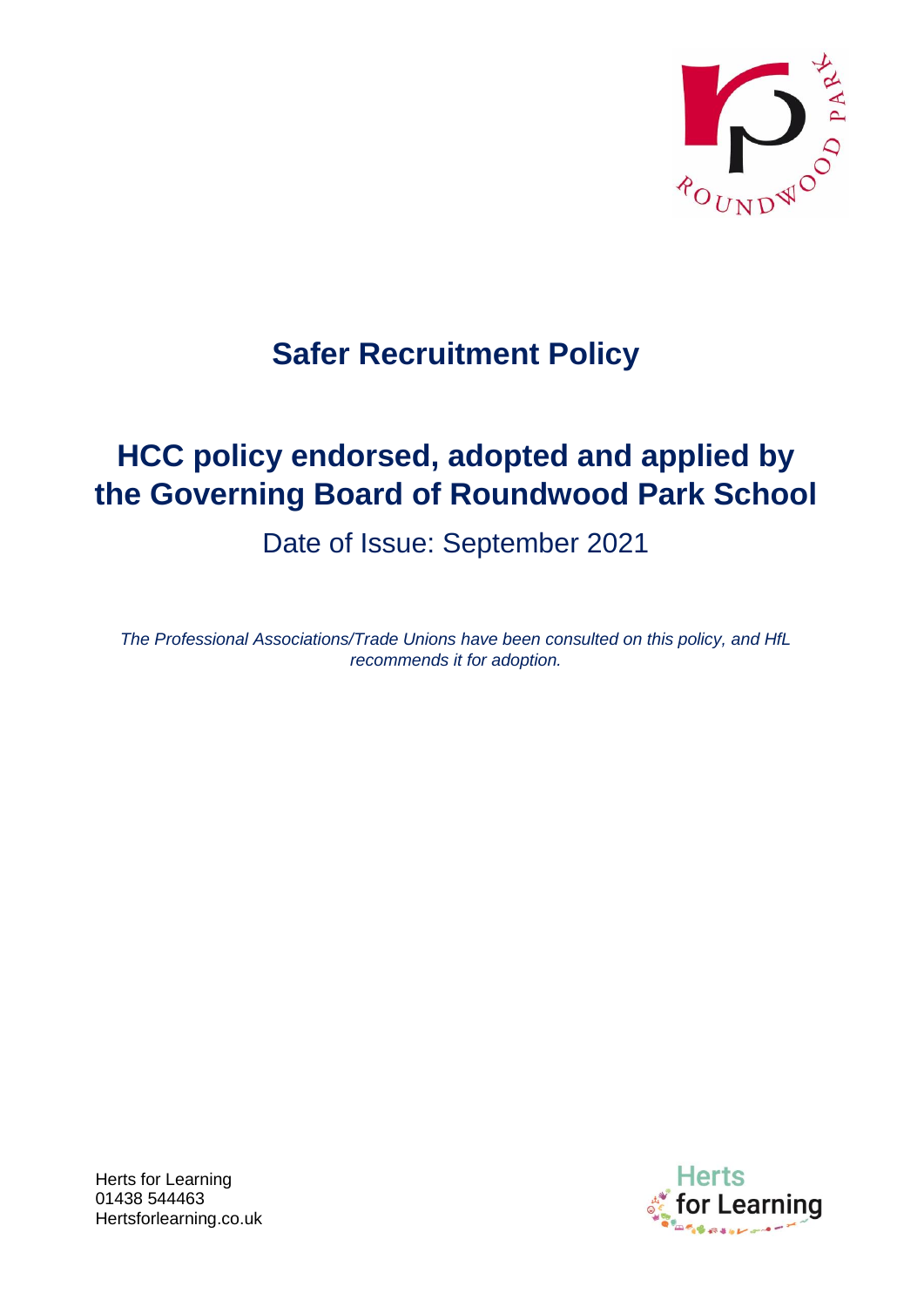## **Contents**

| 1.1.                                                                                      |  |
|-------------------------------------------------------------------------------------------|--|
| 1.2.                                                                                      |  |
|                                                                                           |  |
| 4.4                                                                                       |  |
|                                                                                           |  |
|                                                                                           |  |
| 5.1 Secretary of State Prohibition Orders and Section 128 direction (teaching and         |  |
| Proof of identity, Right to Work in the UK & Verification of Qualifications and/or<br>5.2 |  |
| 5.3                                                                                       |  |
| 5.4                                                                                       |  |
| 5.5                                                                                       |  |
|                                                                                           |  |
|                                                                                           |  |
|                                                                                           |  |
|                                                                                           |  |
|                                                                                           |  |
|                                                                                           |  |
|                                                                                           |  |

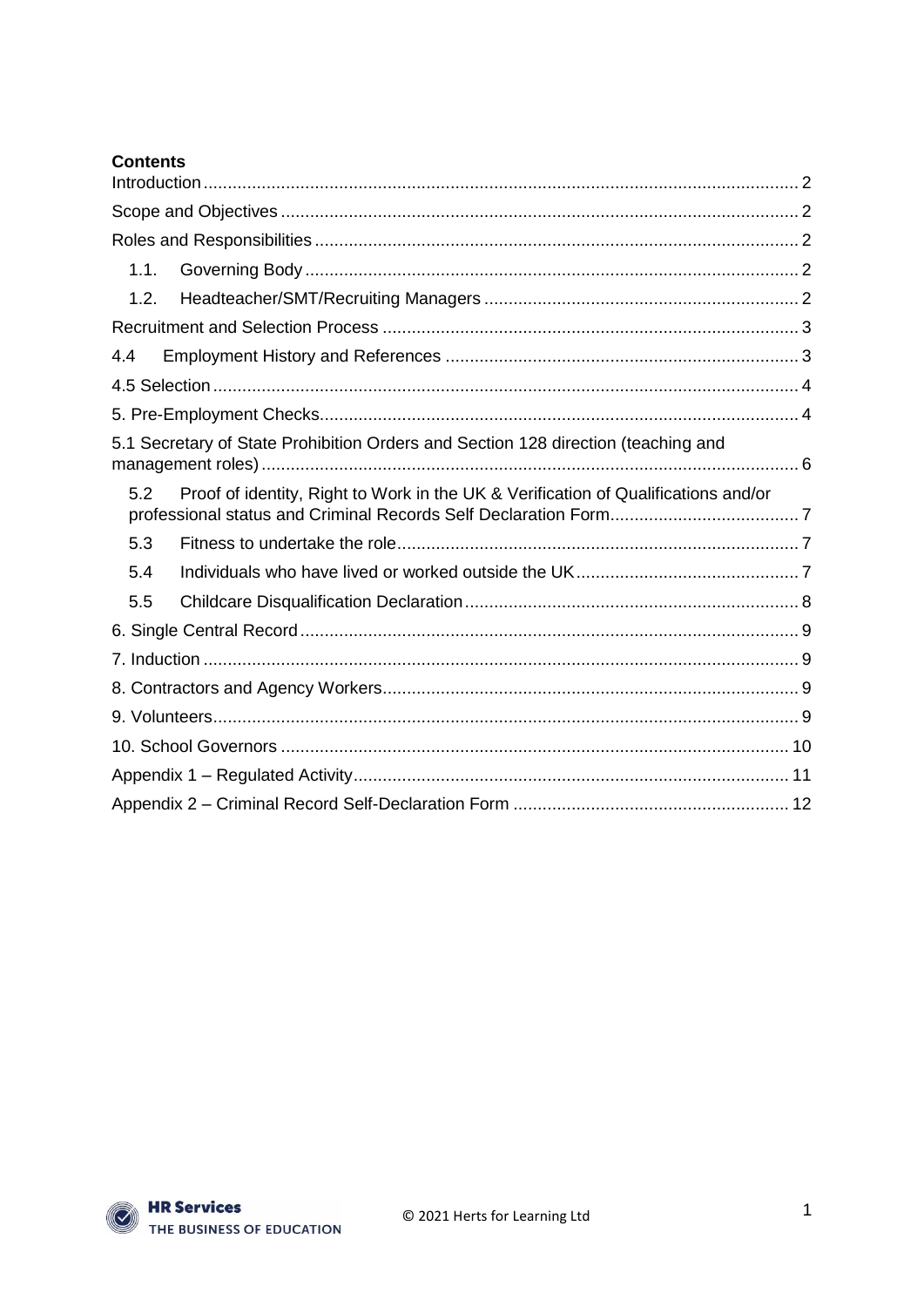# <span id="page-2-0"></span>**Introduction**

The safe recruitment of staff is the first step to safeguarding and promoting the welfare of children and young people in education. This school is committed to safeguarding and promoting the welfare of the pupils in its care and expects all staff and volunteers to share this commitment.

Please note that the hyperlinks within this policy were correct at the time of publication. Please contact HR (Herts for Learning) if any of the links are broken or are subsequently found to be out of date.

# <span id="page-2-1"></span>**Scope and Objectives**

The scope of this policy is to set out the minimum requirements of a recruitment process that aims to:

- attract the best possible applicants to vacancies on the basis of their merit, abilities and suitability
- deter prospective applicants who are unsuitable for work with children or young people
- identify and reject applicants who are unsuitable for work with children and young people.

The objectives of this policy are as follows:

- to ensure that all applicants are considered equally and consistently
- to ensure that no applicant is treated unfairly on any grounds and specifically any protected characteristics as outlined in the Equality Act 2010
- to ensure compliance with all relevant legislation, recommendations and guidance including the statutory guidance published by the Department for Education (DfE), [Keeping children safe in education](https://www.gov.uk/government/publications/keeping-children-safe-in-education--2) (KCSIE), the Prevent Duty Guidance for England and Wales (the Prevent Duty Guidance) and any guidance or code of practice published by the Disclosure and Barring Services (DBS)
- to ensure that the school meets its commitment to safeguarding and promoting the welfare of children and young people by carrying out all necessary pre-employment checks.

## <span id="page-2-2"></span>**Roles and Responsibilities**

#### <span id="page-2-3"></span>**1.1. Governing Body**

- to ensure the school has effective policies and procedures in place for the recruitment of staff and volunteers in accordance with the DfE guidance and legal requirements;
- to monitor compliance with the above policies.

#### <span id="page-2-4"></span>**1.2. Headteacher/SMT/Recruiting Managers**

- to ensure the school operates safe recruitment practices and makes sure appropriate checks are carried out on all staff and volunteers;;
- to monitor contractor and agency compliance with this document;
- to promote the safeguarding of children and young people at every stage of the recruitment process.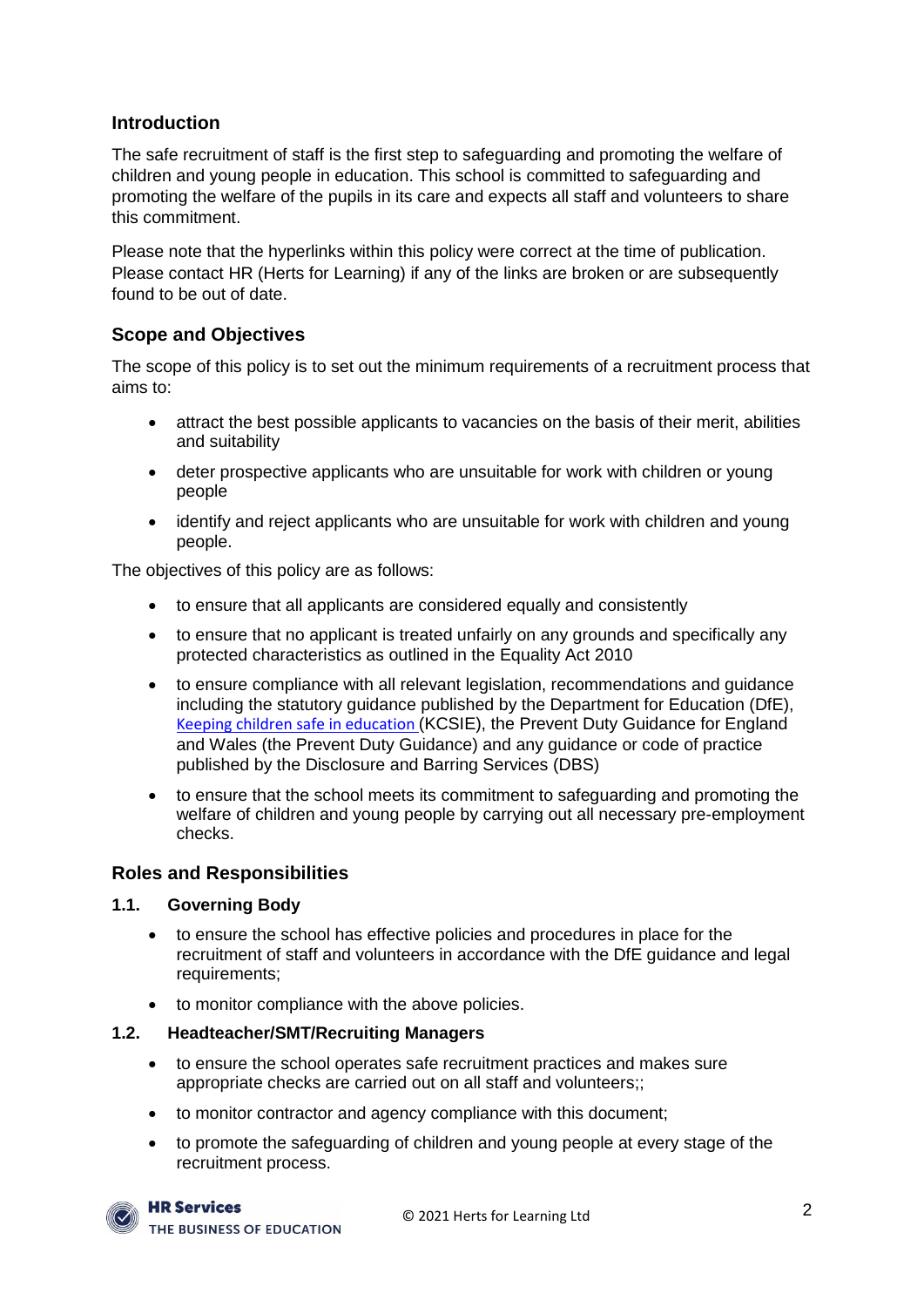# <span id="page-3-0"></span>**Recruitment and Selection Process**

## **4.1 Recruitment Panels**

In accordance with KCSIE, the school ensures that at least one member of any interview panel has undertaken Safer Recruitment training and has kept this training up to date.

#### **4.2 Adverts and Recruitment Packs**

Advertisements for posts, whether in newspapers, journals or online, will include the statement:

"The school is committed to safeguarding children and young people. All post holders are subject to a satisfactory enhanced Disclosure and Barring Service (DBS) check."

Prospective applicants will be supplied, as a minimum, with the following:

- job description and person specification
- the school's child protection policy
- the school's safer recruitment policy (this document)
- the selection procedure for the post

#### **4.2 Application Forms**

All prospective applicants must fully complete an application form. CVs will not be accepted in isolation.

#### **4.3 Shortlisting**

If shortlisted, candidates will be asked to complete a criminal record self-declaration form where they will be required to declare all unspent cautions and convictions; and also any adult cautions (simple or conditional), and spent convictions that are not protected as defined by the Rehabilitation of Offenders Act 1974 (Exceptions) Order 1975 (as amended in 2020).

The relevant criminal record self-declaration form is attached at Appendix 2.

Shortlisted candidates will be sent;

- Childcare Disqualification Declaration form (where applicable).
- Criminal Record Self-Declaration form (all)
- <span id="page-3-1"></span>• Full details of the selection process

## **4.4 Employment History and References**

A minimum of two references will be taken up and at least one of the references will be obtained from the candidate's current or most recent employer and will be sought directly from the referee.

The School will explore any discrepancy or gaps in employment identified through references during the interview where possible or, at least, before any offer of employment. This includes references for internal candidates.

If a candidate is moving from another school the reference must be from the Headteacher/Principal or another senior colleague (in the absence of a Headteacher) and not from a colleague.

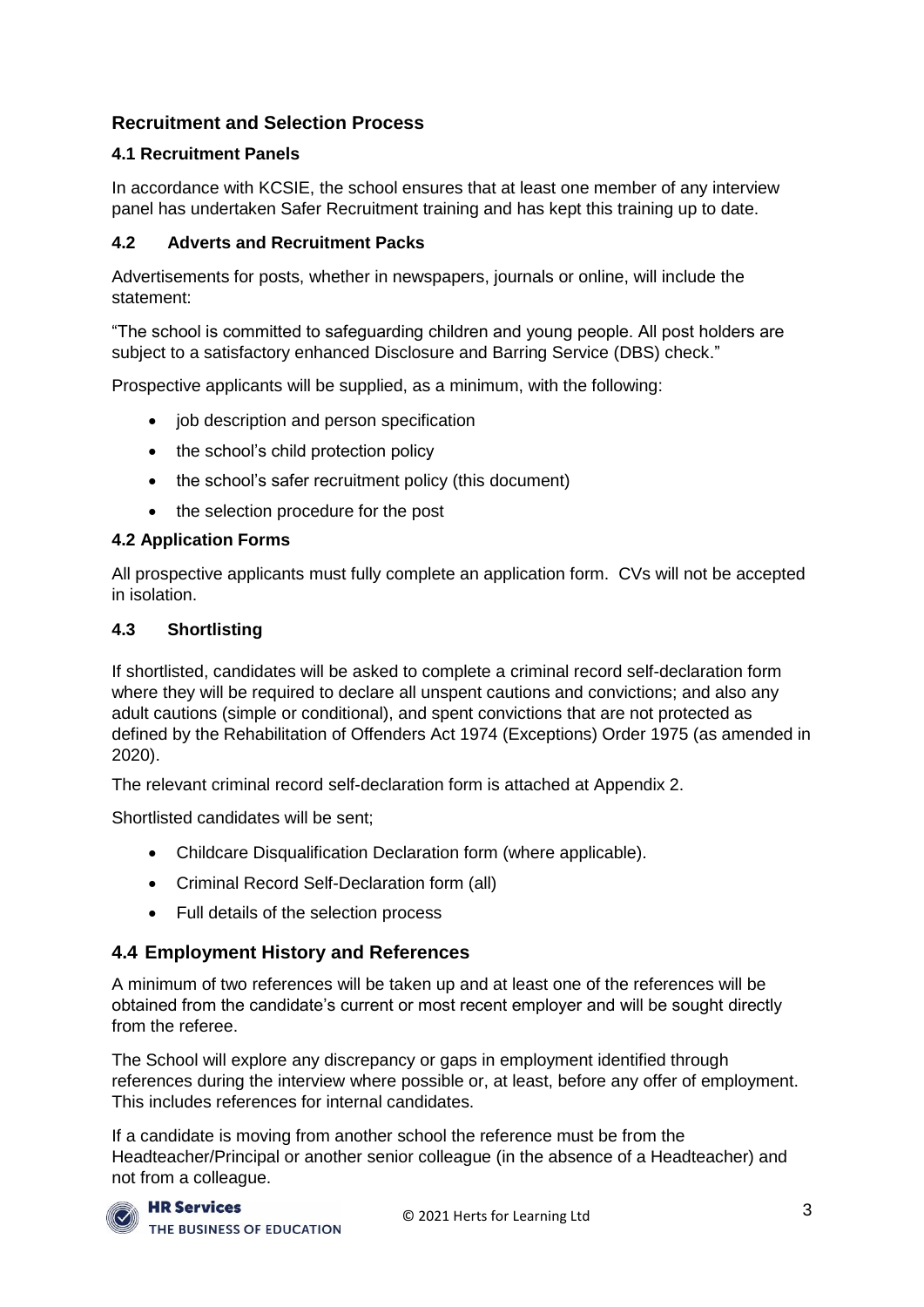Open references or testimonials provided by the candidate will not be accepted.

Where necessary, referees will be contacted by telephone or email in order to clarify any anomalies or discrepancies and verify the source of the reference. This contact will then be recorded on the school's Single Central Record for successful candidates.

Where necessary, previous employers who have not been named as referees will be contacted in order to clarify any anomalies or discrepancies. A detailed written note will be kept of such exchanges.

Referees will always be asked specific questions about:

- the candidate's suitability for working with children and young people
- any disciplinary warnings, including time-expired warnings, that relate to the safeguarding of children
- the candidate's suitability for this post.

Candidates are not automatically entitled to see their employment references.

## <span id="page-4-0"></span>**4.5 Selection**

Selection techniques will be determined by the nature and duties of the vacant post and may include a variety of methods. The school will conduct interviews in a face-to face manner (which could be via remote methods using video conferencing software, such as Microsoft Teams or similar, if face to face is not practical). Telephone interviews may be used at the short-listing stage.

During the interview process candidates will be required to:

- give a satisfactory explanation of any gaps in employment
- provide a satisfactory explanation of any anomalies or discrepancies in the information available to recruiters
- declare any information that is likely to appear on a DBS check (via the criminal record self-declaration form)
- provide a childcare disqualification declaration form if and when required
- demonstrate their capacity to safeguard and protect the welfare of children and young people
- demonstrate how they meet the job description and person specification.
- All applicants who are invited to interview will be asked to bring original evidence of their identity, address, right to work in the UK, relevant qualifications and a completed Criminal Convictions Self-Declaration form.

# <span id="page-4-1"></span>**5. Pre-Employment Checks**

Any offer of appointment made to a successful candidate, including anyone who has lived or worked abroad, **must** be conditional on the satisfactory completion of the necessary preemployment checks and the school will:

• verify a candidate's identity, it is important to be sure that the person is who they claim to be, this includes being aware of the potential for individuals changing their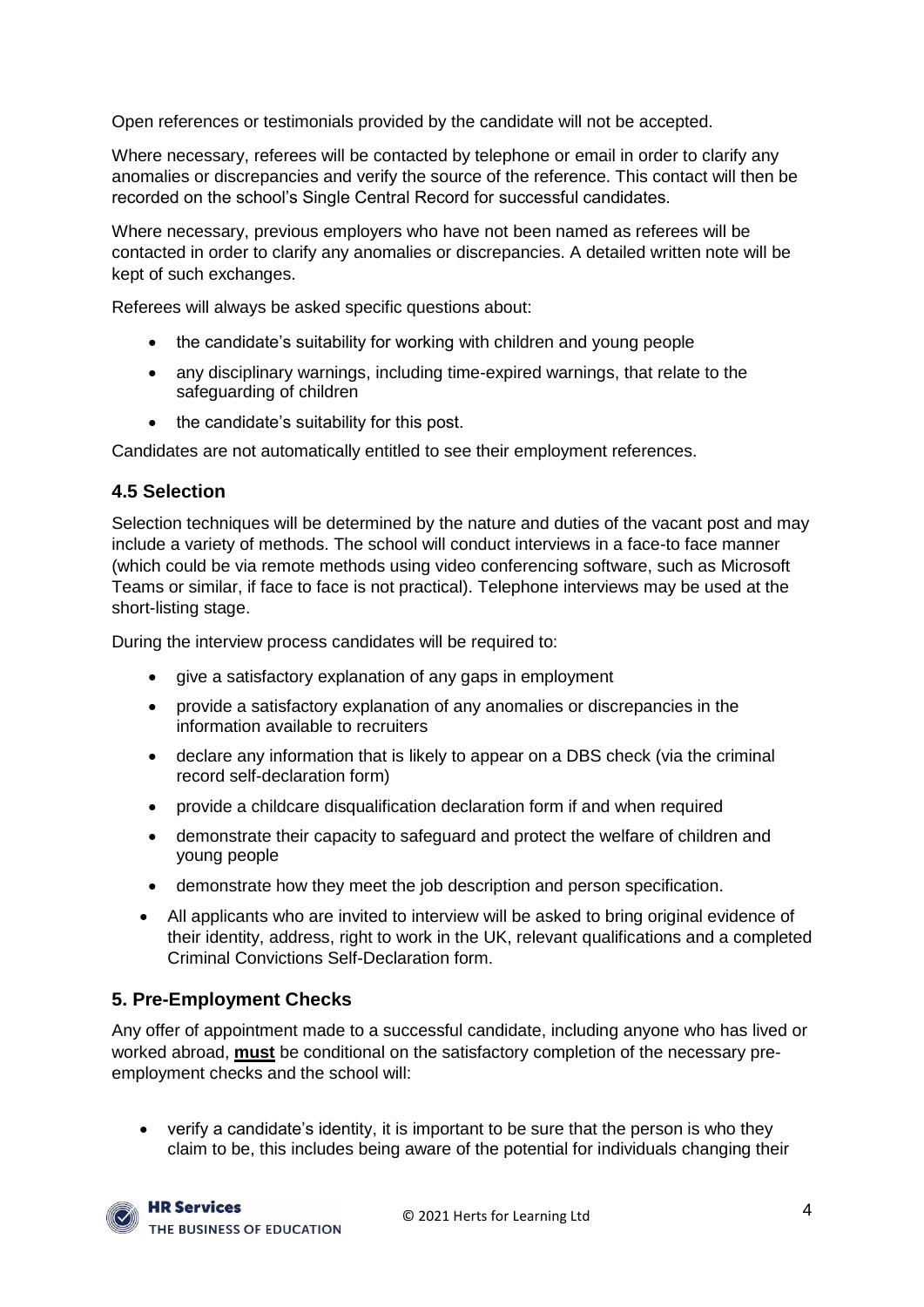name. Best practice is checking the name on their birth certificate, where this is available. Further identification checking guidelines can be found [here.](https://www.gov.uk/government/publications/dbs-identity-checking-guidelines)

- obtain (via the applicant) an enhanced Children's Workforce DBS certificate including barred list information for those who will be working in regulated activity and an Enhanced Children's Workforce DBS (without the barred list check) for anyone who is working in the school but is not working in regulated activity (see Appendix 1)
- obtain a separate barred list check if an individual will start work in regulated activity before the DBS certificate is available. The school will also carry out a risk assessment if candidates will be starting work prior to a DBS certificate being available
- Separate barred list checks **must** only be carried out in the following circumstances:

• for newly appointed staff who are engaging in regulated activity, pending the receipt of an Enhanced Certificate with Barred List information from the Disclosure and Barring Service (DBS) (and where all other relevant checks have been carried out); or,

• where an individual has worked in a post in a school or college that brought them into regular contact with children or young persons which ended not more than three months prior to that person's appointment to the organisation (and where all other relevant checks have been carried out).

- ensure all shortlisted candidates have completed a Criminal Record self-declaration form disclosing any relevant convictions (see Appendix 2).
- verify the candidate's mental and physical fitness to carry out their work responsibilities. A job applicant can be asked relevant questions about disability and health in order to establish that they have the physical and mental capacity for the specific role - see paragraph 5.3.
- verify the candidate's right to work in the UK. Advice on this can be found on the [Gov.uk website.](https://www.gov.uk/check-job-applicant-right-to-work)
	- Since 1 July 2021 candidates from an EEA Country are required to provide evidence of having obtained settled status under the EU Settlement Scheme.
	- Since January 2021, any overseas external candidates must apply for a VISA via the [New Points Based Immigration Scheme.](https://www.gov.uk/government/publications/uk-points-based-immigration-system-employer-information/the-uks-points-based-immigration-system-an-introduction-for-employers)
- if the candidate has lived or worked outside the UK, make any further checks the school feel appropriate which would include an overseas police check - see paragraph 5.4.
- verify professional qualifications as appropriate by viewing original certificates. The Teacher Services system should be used to verify any award of qualified teacher status (QTS) and the completion of teacher induction or probation.
- ensure the candidate is checked against the prohibition from teaching orders see paragraph 5.1.
- ensure the candidate is checked against the prohibition from management roles (section 128) check where applicable (part of barred list check for those in regulated activity) - see paragraph 5.1.

#### **HR Services**

THE BUSINESS OF EDUCATION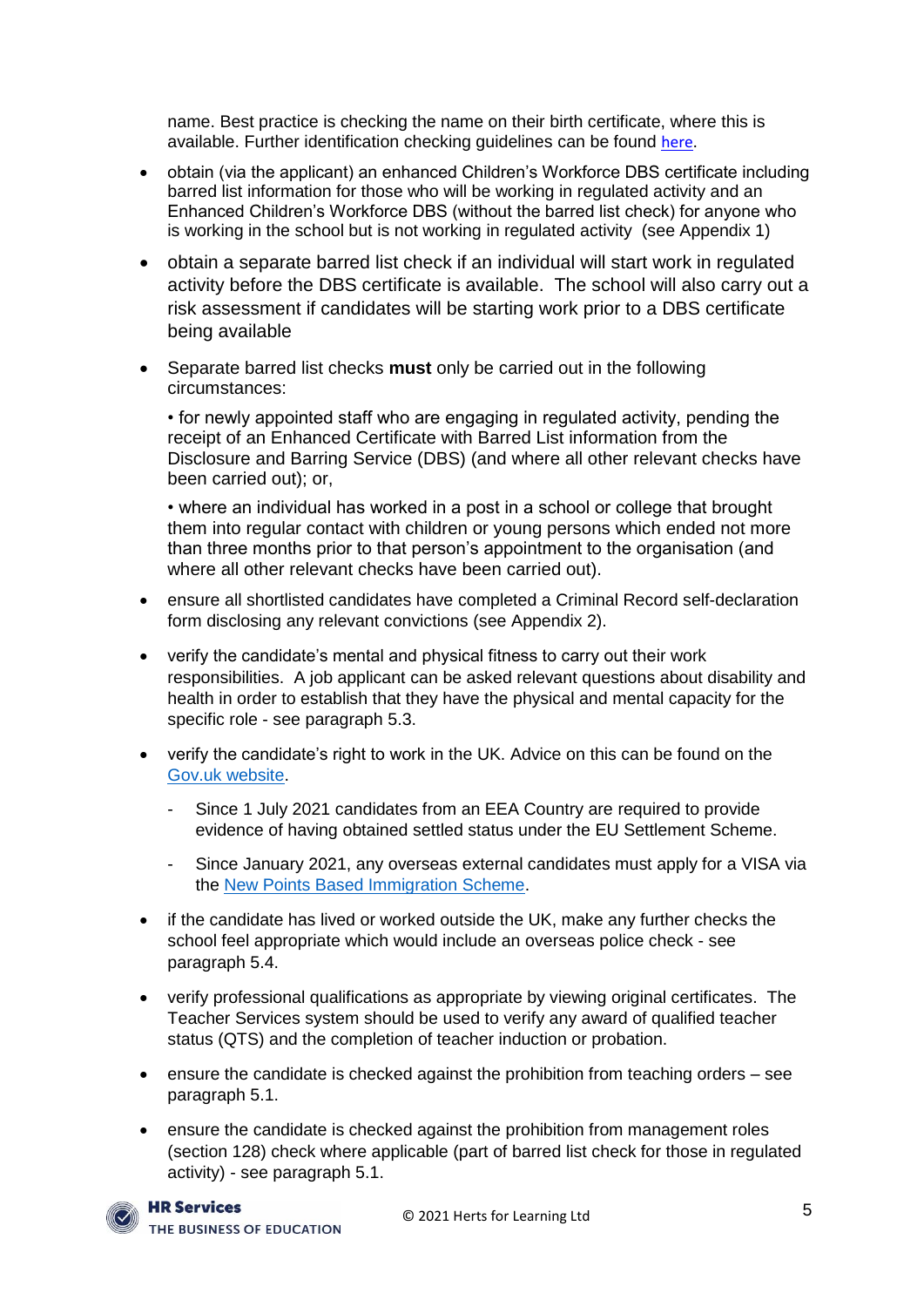• ensure the candidate completes a childcare disqualification declaration (where appropriate) – see paragraph 5.5.

# <span id="page-6-0"></span>**5.1 Secretary of State Prohibition Orders and Section 128 direction (teaching and management roles)**

In all cases, where an applicant is to undertake a teaching role of any kind (this may include non-teaching staff if they plan, prepare and deliver lessons and assess and report on pupils without supervision of a qualified teacher) a **Prohibition Order** check will be made. It is anticipated that this will be performed at the shortlisting stage, but it will, in any case, be carried out before any unconditional offer of employment is made.

The above activities do not amount to "teaching work" if they are supervised by a qualified teacher. If in any doubt or if the candidate has taught previously, or may teach in the future, the check will be undertaken.

Prohibition orders prevent a person from carrying out teaching work in schools, sixth form colleges, 16 to 19 academies, relevant youth accommodation and children's homes in England. A person who is prohibited from teaching must not be appointed to work as a teacher in such a setting.

Prohibition orders are made by the Secretary of State following consideration by a professional conduct panel convened by the Teaching Regulation Agency (TRA). Pending such consideration, the Secretary of State may issue an interim prohibition order if it is considered to be in the public interest to do so.

**A Section 128 direction** prohibits or restricts a person from taking part in the management of an independent school, including academies and free schools. An individual who is subject to a section 128 direction is unable to:

• take up a management position in an independent school, academy, or in a free school as an employee;

• be a trustee of an academy or free school trust; a governor or member of a proprietor body of an independent school; or,

• be a governor on any governing body in an independent school, academy or free school that retains or has been delegated any management responsibilities.

A person prohibited under section 128 is also disqualified from holding or continuing to hold office as a governor of a school as stated in [Keeping children safe in education](https://www.gov.uk/government/publications/keeping-children-safe-in-education--2) and the DfE [Governance Handbook.](https://www.gov.uk/government/publications/governance-handbook)

Schools can use the TRA's Employer Access service to make prohibition, direction, restriction, and children's barred list checks. The service is free to use and is available via the TRA's web page ([Teaching Regulation Agency \(education.gov.uk\)\)](https://teacherservices.education.gov.uk/). Schools will require a DfE Sign-in account to log onto the service.

Further information about obtaining a DfE Sign-in account and using the Employer Access service to carry out a range of 'teacher status checks' including verification of qualified teacher status (QTS) and the completion of teacher induction or teacher probation can be found [here](https://www.gov.uk/guidance/teacher-status-checks-information-for-employers#teacher-services-restrictions-lists).

Where the candidate will be engaging in regulated activity, a DBS barred list check will also identify any section 128 directions.

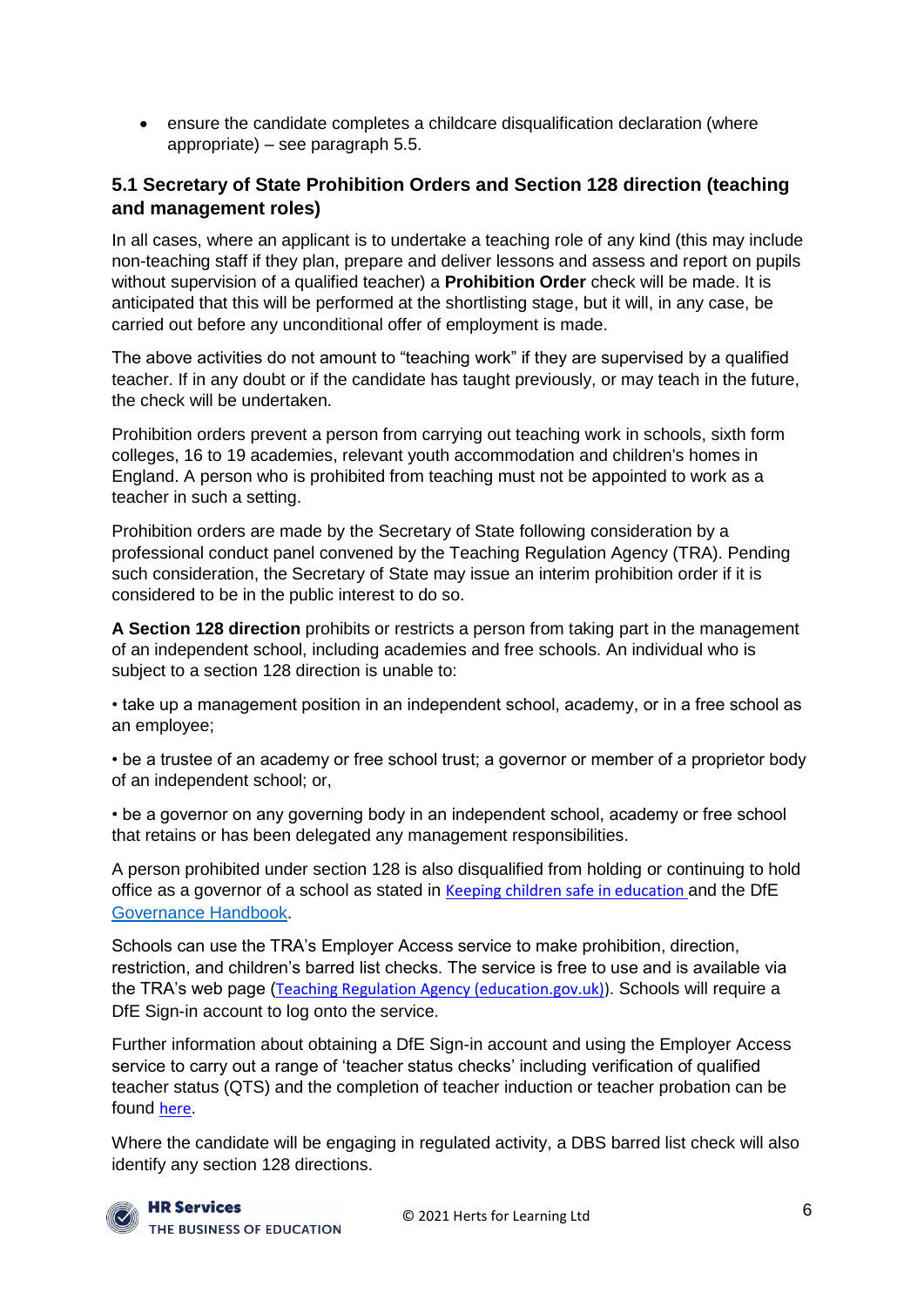Since 1 January 2021, TRA checks will be for UK Citizens only and schools will therefore need to arrange for these checks to be carried out in the relevant country for overseas applicants (including those from the EEA).

#### <span id="page-7-0"></span>**5.2 Proof of identity, Right to Work in the UK & Verification of Qualifications and/or professional status and Criminal Records Self Declaration Form**

All shortlisted candidates invited to attend an interview at the school will be required to bring their identification documentation such as passport, birth certificate, driving licence etc. with them as proof of identity/eligibility to work in the UK, in accordance with the Immigration, Asylum and Nationality Act 2006 and DBS Code of Practice Regulations (including evidence of settled status as required) and to complete the Criminal Records Self Declaration form (See Appendix 2)

Good quality photocopies of all documents will be taken. These will then be signed and dated by the person who has evidenced the originals and the copy should state this;

#### *"Originals seen and identity confirmed"*

- Successful Candidates: all documents will be stored securely on the employee file for audit and inspection purposes, including any relevant risk assessments.
- Unsuccessful Candidates: all documents will be kept securely for no later than 6 months after the recruitment process has been concluded. After which they will be destroyed securely.

Please note that the legislation surrounding what information is disclosed in an Enhanced and Standard DBS certificate changed on 28 November 2020 and as a result, an employer may not receive full details of a candidate's criminal history due to the changes to filtering.

However, in accordance with safeguarding, an employer is still legally entitled to ask shortlisted candidates to disclose their criminal history, however this no longer includes final warnings, cautions and reprimands. Further guidance on this can be found in the NACRO guidance [here.](https://www.nacro.org.uk/criminal-record-support-service/support-for-employers/asking-about-criminal-records/)

In addition, applicants must be able to demonstrate that they have actually obtained any academic or vocational qualification required for the position and claimed in their application form.

## <span id="page-7-1"></span>**5.3 Fitness to undertake the role**

A confidential pre-employment health questionnaire must be completed to verify the candidate's mental and physical fitness to carry out their work responsibilities. A successful candidate can be asked relevant questions about disability and health in order to establish whether they have the physical and mental capacity for the specific role **once an offer of employment has been made.** Confidential pre-employment checks will be carried out by the School's Occupational Health provider.

## <span id="page-7-2"></span>**5.4 Individuals who have lived or worked outside the UK**

Candidates who have lived or worked outside the UK must undergo the same checks as all other staff in the school. In addition, the school must make any further checks so that any relevant events that occurred outside the UK can be considered.

The Home Office guidance on criminal records checks for overseas applicants can be found [here.](https://www.gov.uk/government/publications/criminal-records-checks-for-overseas-applicants)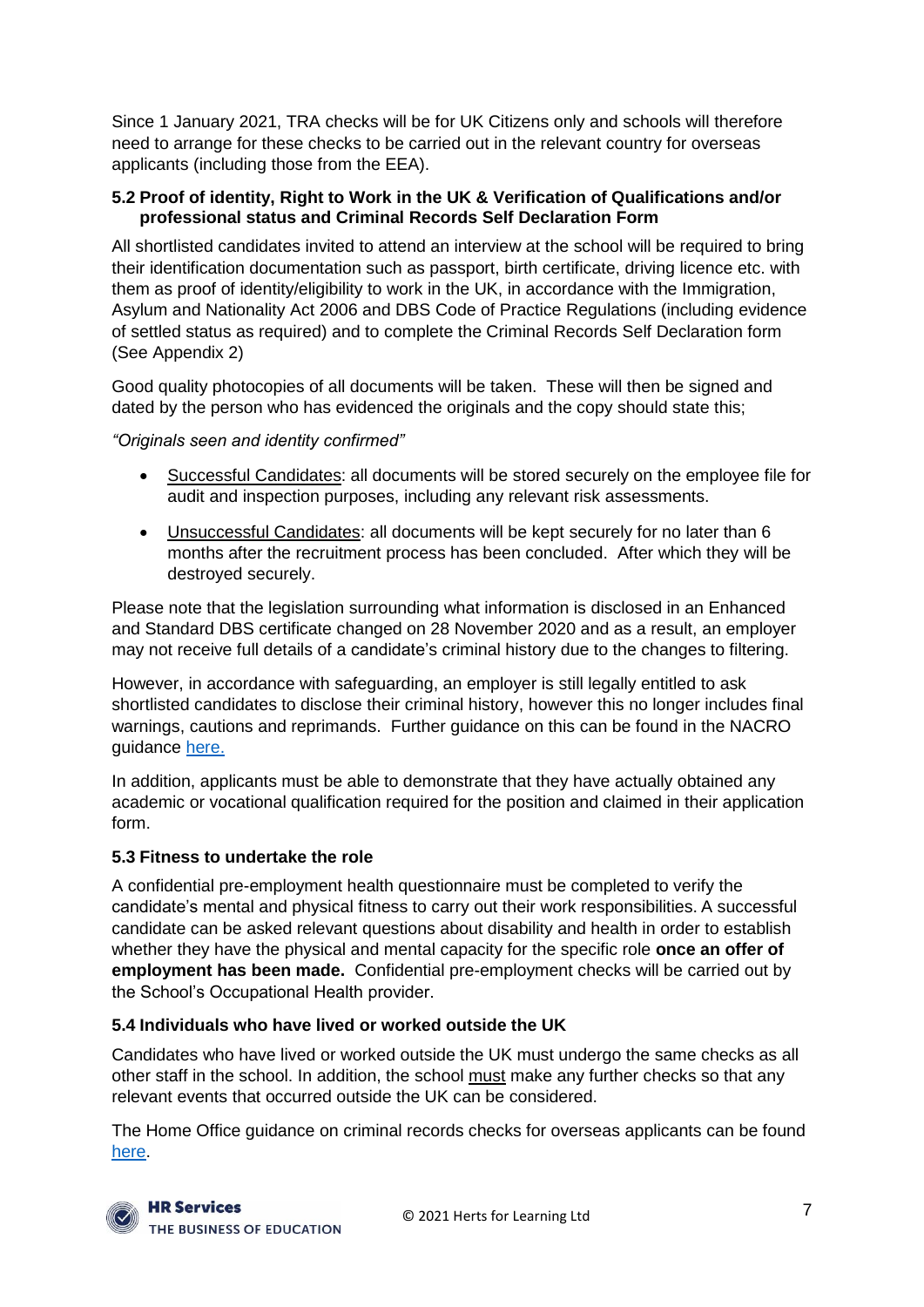Following the UK's exit from the EU, schools should apply the same approach for any individuals who have lived or worked outside the UK regardless of whether or not it was in an EEA country or the rest of the world.

These checks could include, where available:

• criminal records checks for overseas applicants - Home Office guidance can be found on GOV.UK; and for teaching positions

obtaining a letter (via the applicant) from the professional regulating authority in the country (or countries) in which the applicant has worked confirming that they have not imposed any sanctions or restrictions, and or that they are aware of any reason why they may be unsuitable to teach.

Where available, such evidence can be considered together with information obtained through other pre-appointment checks to help assess their suitability.

Where this information is not available schools should seek alternative methods of checking suitability and or undertake a risk assessment that supports informed decision making on whether to proceed with the appointment.

Although sanctions and restrictions imposed by another regulating authority do not prevent a person from taking up teaching positions in England, schools should consider the circumstances that led to the restriction or sanction being imposed when considering a candidate's suitability for employment. Further information can be found in DfE Guidance.

Not all countries provide criminal record information, and where they do, the nature and detail of the information provided varies from country to country. Schools should also be aware that the criteria for disclosing offences in other countries often have a different threshold than those in the UK. The Home Office provides guidance on criminal records checks for overseas applicants which can be found [here.](https://www.gov.uk/guidance/recruit-teachers-from-overseas)

Some overseas qualified teachers can apply to the TRA for the award of qualified teacher status (QTS) in England. More information about this is available at the following link [Qualified teacher status \(QTS\): qualify to teach in England -](https://www.gov.uk/guidance/qualified-teacher-status-qts) GOV.UK (www.gov.uk)here. Please note that holding a teaching qualification (wherever it was obtained) does not provide suitable assurances for safeguarding purposes that an individual has not been found guilty of any wrongdoing or misconduct, and or is suitable to work with children.

## <span id="page-8-0"></span>**5.5 Childcare Disqualification Declaration**

Where relevant (as detailed below), applicants must complete a Childcare Disqualification form provided by the school in relation to the Childcare Disqualification Regulations 2018. This is to cover circumstances where the individual has a conviction that may result in them being barred from working with children. Where a positive declaration is made a waiver can be applied for from Ofsted and must be satisfactorily granted before the candidate may commence work.

This **only** applies to staff working in the following settings:

• Early Years Provision - staff who provide any care for a child up to and including reception age. This includes education in nursery and reception classes and/or any supervised activity (such as breakfast clubs, lunchtime supervision and after school care provided by the school) both during and outside of school hours for children in the early years age range; and

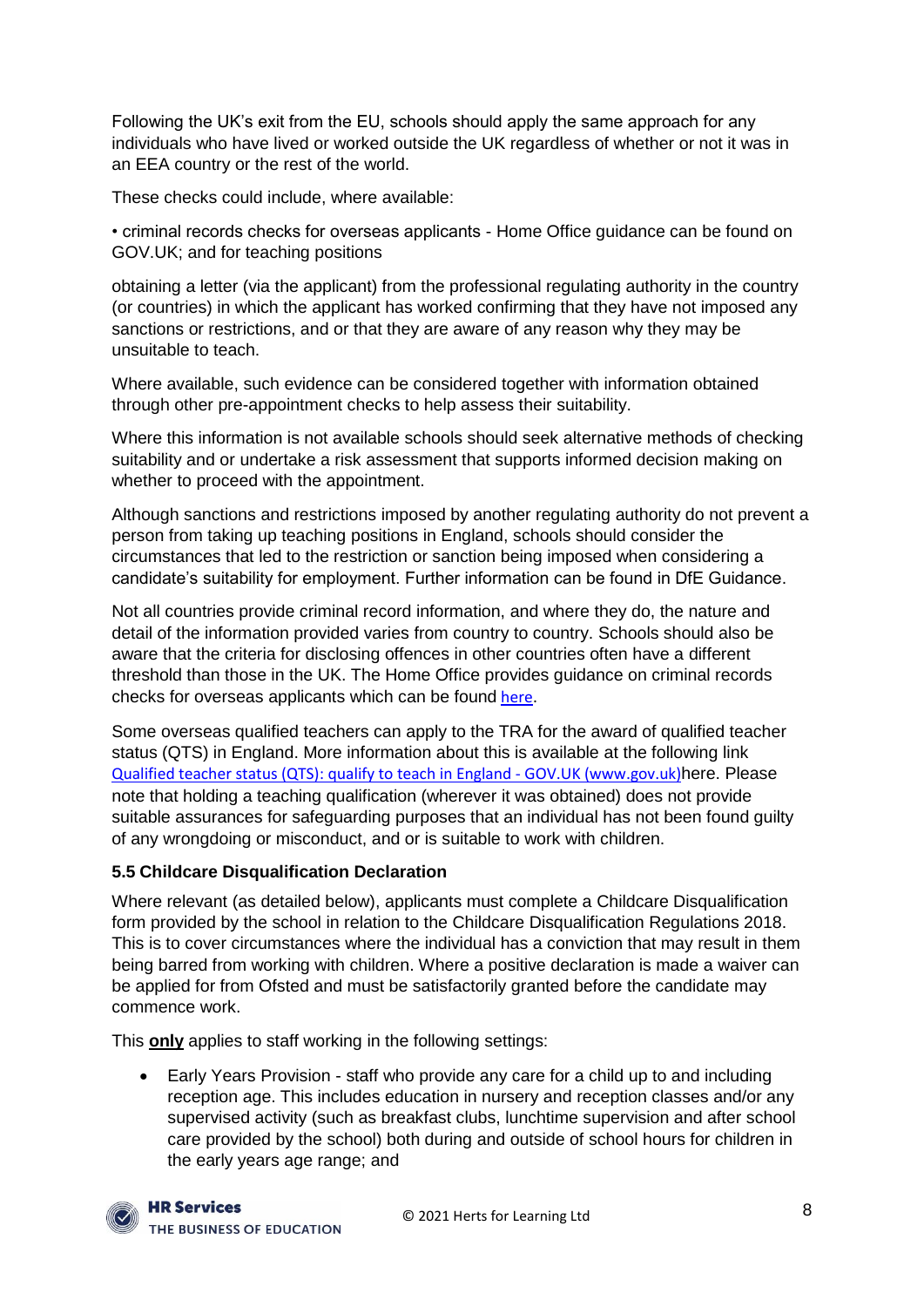• Later years provision (for children under 8) - staff who are employed to work in childcare provided by the school outside of school hours for children who are above reception age but who have not attained the age of 8. This does not include education or supervised activity for children above reception age during school hours (including extended school hours for co-curricular learning activities, such as the school's choir or sports teams) but it does include before school settings, such as breakfast clubs, and after school provision.

# <span id="page-9-0"></span>**6. Single Central Record**

The school will keep a single central record of pre-employment checks, referred to in the Keeping Children Safe in Education Regulations as "the register". The single central record will cover the following people:

- all staff (including teacher trainees on salaried routes, agency and third-party supply staff who work at the school)
- for independent schools, all members of the proprietor body
- for Academy Trusts, the members and Trustees
- confirmation that these checks have been carried out along with the date the check was undertaken/obtained must be logged on this record for all employees of the school.

# <span id="page-9-1"></span>**7. Induction**

The school recognises that safer recruitment and selection is not just about the start of employment but must be part of a larger policy framework for all staff. The school will therefore provide ongoing training and support for all staff.

All staff who are new to the school will receive induction training that will include the school's safeguarding policies and guidance on safe working practices including Child Protection, PREVENT, FGM awareness and online safety.

Regular meetings will be held during the first 6 months of employment between the new employee(s) and the appropriate manager(s).

# <span id="page-9-2"></span>**8. Contractors and Agency Workers**

The school will obtain written notification from any agency, or third-party organisation they use that the organisation has carried out the checks (in respect of the enhanced DBS certificate, written notification that confirms the certificate has been obtained by either the employment business or another such business), on an individual who will be working at the school.

Where the position requires a barred list check, this will be obtained by the agency or third party prior to appointing the individual. The school will also check that the person presenting themselves for work is the same person on whom the checks have been made.

# <span id="page-9-3"></span>**9. Volunteers**

Under no circumstances will a volunteer in respect of whom no checks have been obtained be left unsupervised or allowed to work in regulated activity.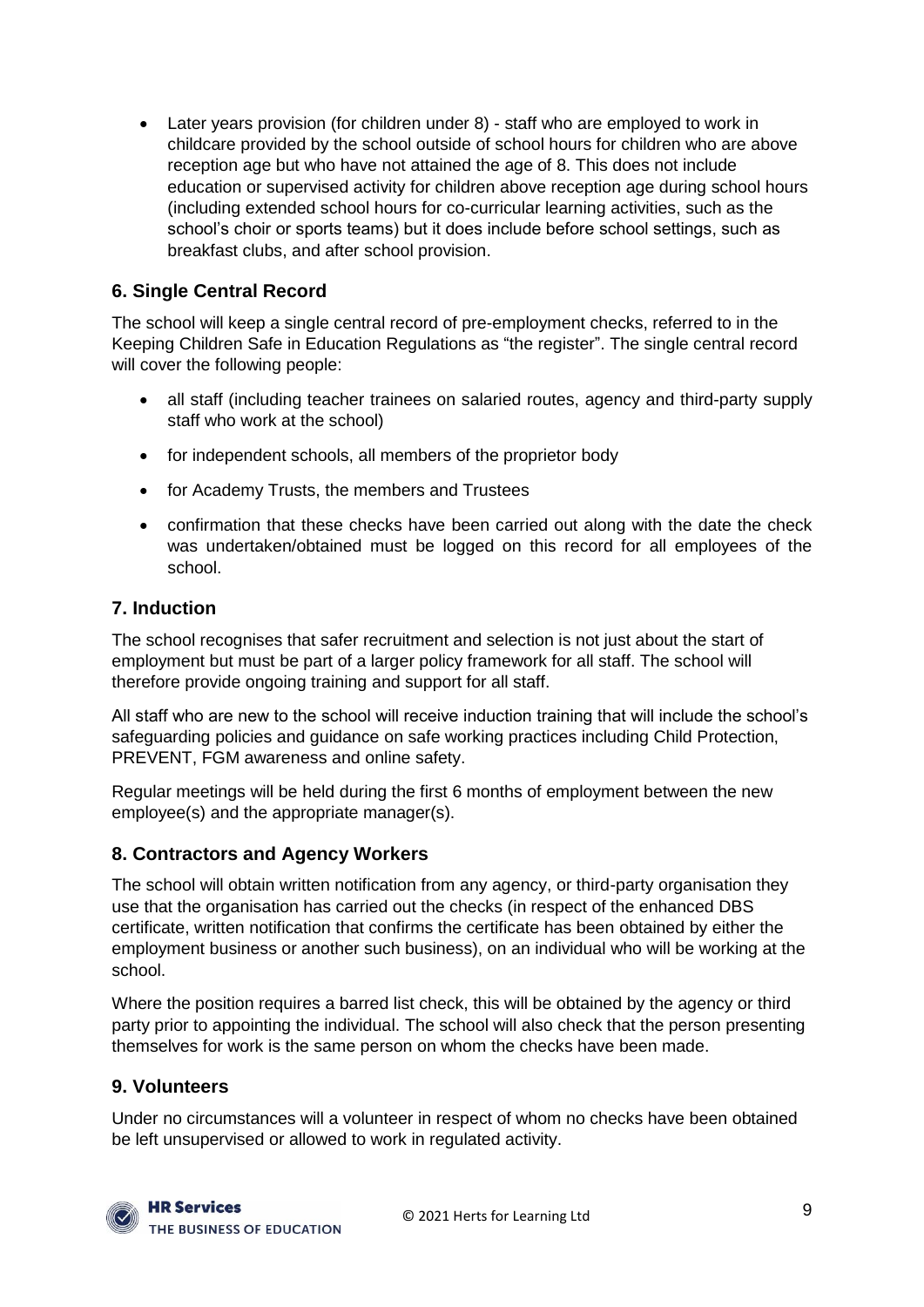Volunteers who, on an unsupervised basis, teach or look after children regularly, or provide personal care on a one-off basis in the school, will be in regulated activity. The school will obtain an enhanced DBS certificate (which should include barred list information) for all volunteers who are new to working in regulated activity. Existing volunteers in regulated activity do not have to be re-checked if they have already had a DBS check (which includes barred list information). However, the school may conduct a repeat DBS check (which should include barred list information) on any such volunteer should they have concerns.

There are certain circumstances where the school may obtain an enhanced DBS certificate (not including barred list information), for volunteers who are not engaging in regulated activity. This is set out in DBS workforce guides, which can be found on [GOV.UK.](https://www.gov.uk/government/publications/dbs-workforce-guidance) Employers are not legally permitted to request barred list information on a supervised volunteer as they are not considered to be engaged in regulated activity.

The school will undertake a risk assessment and use their professional judgement and experience when deciding whether to obtain an enhanced DBS certificate for any volunteer not engaging in regulated activity. In doing so they should consider:

- the nature of the work with children
- what the establishment knows about the volunteer, including formal or informal information offered by staff, parents and other volunteers
- whether the volunteer has other employment or undertakes voluntary activities where referees can advise on suitability
- whether the role is eligible for an enhanced DBS check.

Details of the risk assessment should be recorded.

It is for the school to determine whether a volunteer is supervised. In making this decision, and where an individual is supervised, to help determine the appropriate level of supervision the school must have regard to the statutory guidance issued by the Secretary of State. This guidance requires that, for a person to be considered supervised, the supervision must be:

- by a person who is in regulated activity;
- regular and day to day; and
- "reasonable in all the circumstances to ensure the protection of children."

The DBS cannot provide barred list information on any person, including volunteers, who are not in, or seeking to engage in regulated activity.

## <span id="page-10-0"></span>**10. School Governors**

Governors in maintained schools are required to have an enhanced criminal records certificate from the DBS. It is the responsibility of the Governing Board to apply for the certificate for any of their governors who do not already have one. Governance is not a regulated activity and so governors do not need a barred list check unless, in addition to their governance duties, they also engage in regulated activity.

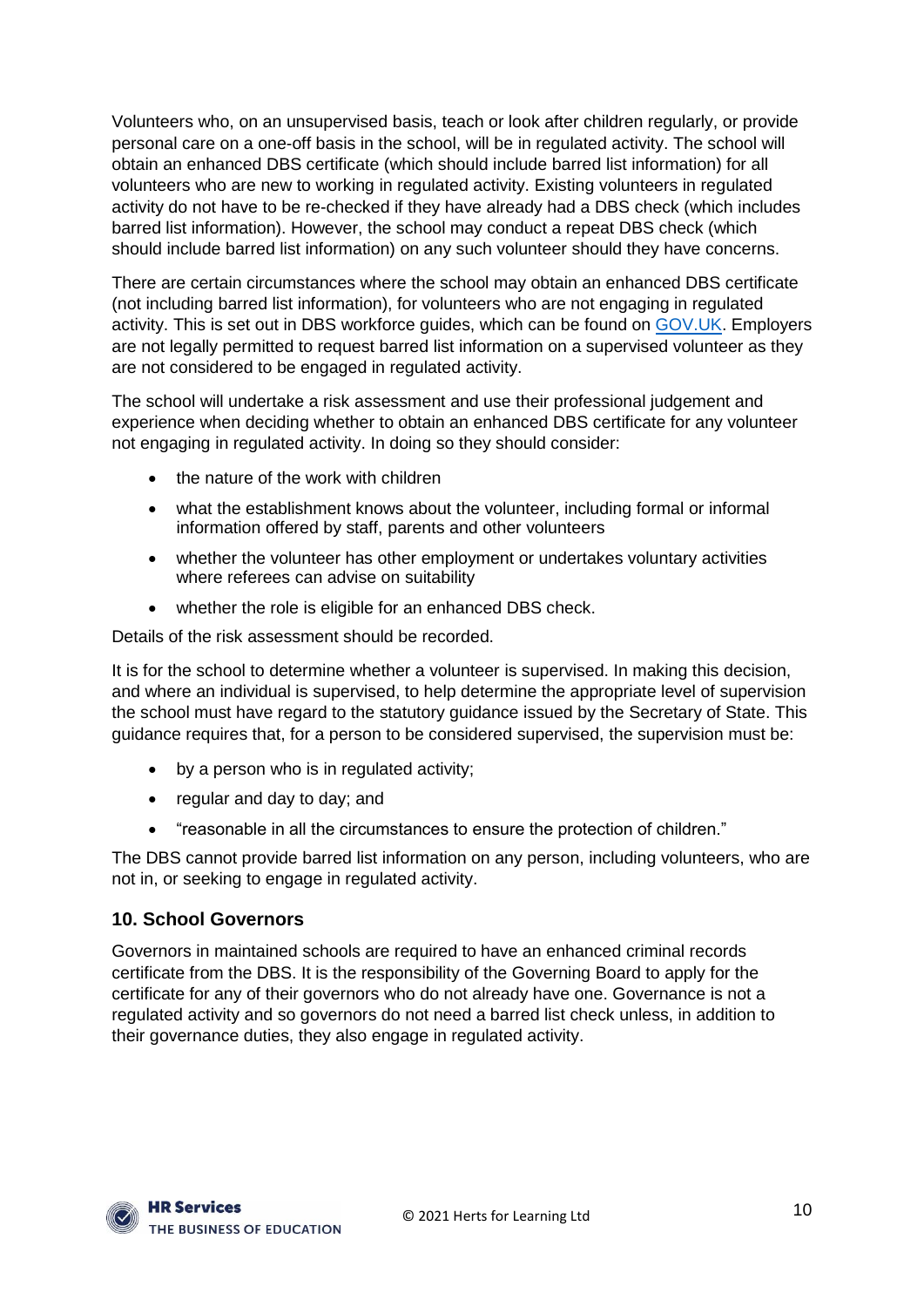# <span id="page-11-0"></span>**Appendix 1 – Regulated Activity**

Regulated activity includes:

- a) Teaching, training, instructing, caring for (see (c) below) or supervising children if the person is unsupervised, or providing advice or guidance on physical, emotional or educational well-being, or driving a vehicle only for children.
- b) Work for a limited range of establishments (known as 'specified places', which include schools and colleges), with the opportunity for contact with children, but not including work done by supervised volunteers.

Work under (a) or (b) is regulated activity only if done regularly. Some activities are always regulated activities, regardless of frequency or whether they are supervised or not. This includes:

- c) relevant personal care, or health care provided by or provided under the supervision of a health care professional:
- personal care includes helping a child with eating and drinking for reasons of illness or disability or in connection with toileting, washing, bathing and dressing for reasons of age, illness or disability
- health care means care for children provided by, or under the direction or supervision of, a regulated health care professional.

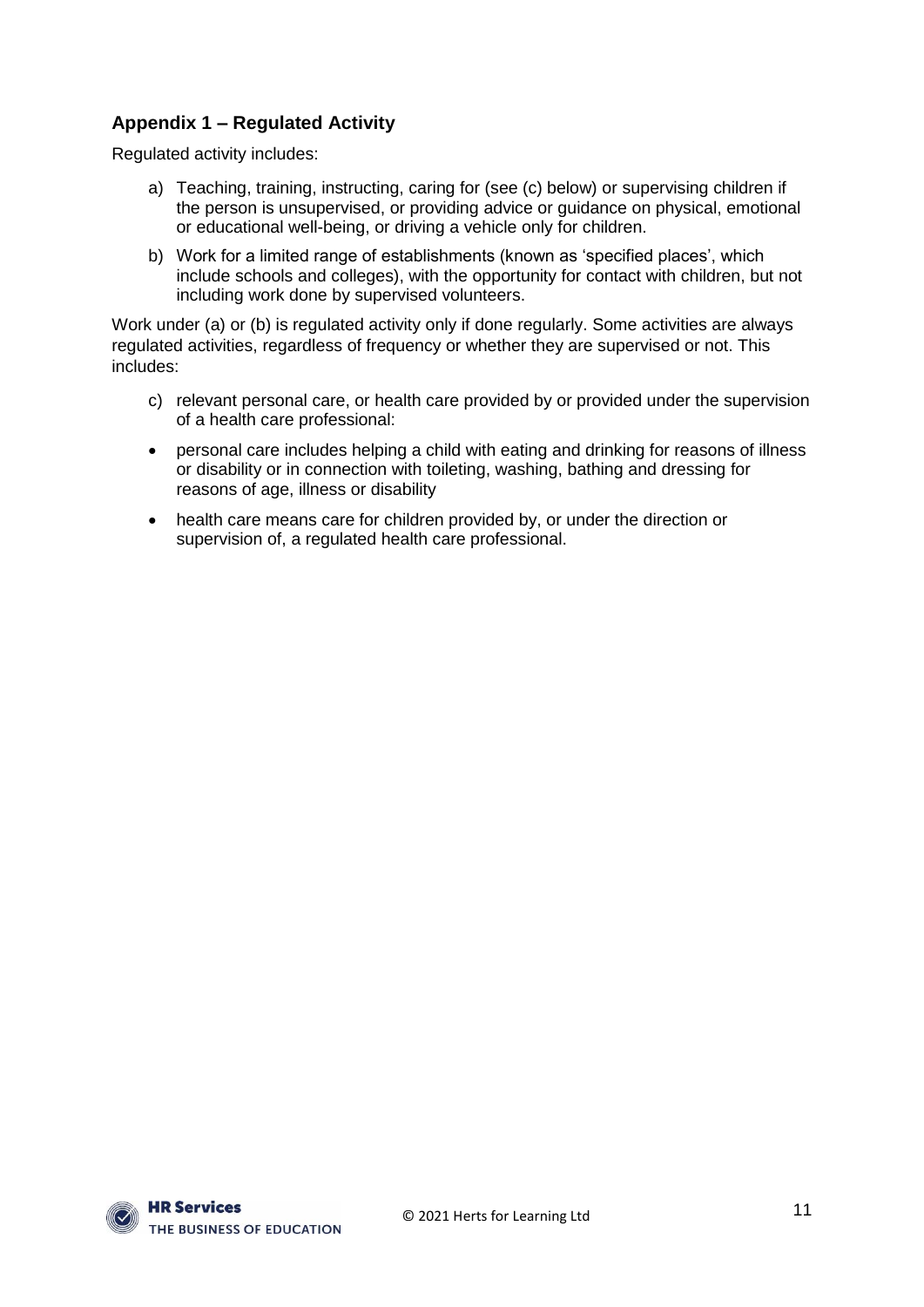# <span id="page-12-0"></span>**Appendix 2 – Criminal Record Self-Declaration Form**

This form must be completed by all shortlisted applicants where a Disclosure and Barring Certificate (also known as a DBS), is required. The information disclosed on this form will not be kept with your application form during the application process.

## **Policy statement on recruiting applicants with criminal records**

This post is exempt from the Rehabilitation of Offenders Act 1974. For further information on criminal record self-declaration for roles that are eligible for standard or enhanced DBS checks please refer to [Nacro guidance](https://www.nacro.org.uk/criminal-record-support-service/) and the [MoJ website.](https://www.gov.uk/government/publications/new-guidance-on-the-rehabilitation-of-offenders-act-1974)

We recognise the contribution that ex-offenders can make as employees and volunteers and welcome applications from them. A person's criminal record will not in itself, prevent a person from being appointed to this post. Any information given will be treated in the strictest confidence. Suitable applicants will not be refused posts because of offences which are not relevant to, and do not place them at or make them a risk in, the role for which they are applying.

All cases will be examined on an individual basis and we will take the following into consideration:

- whether the caution or conviction is relevant to the position applied for
- the seriousness of any offence revealed
- the age of the applicant at the time of the offence(s)
- the length of time since the offence(s) occurred
- whether the applicant has a pattern of offending behaviour
- the circumstances surrounding the offence(s), and the explanation(s) offered by the person concerned
- whether the applicant's circumstances have changed since the offending behaviour.

It is important that applicants understand that failure to disclose all unspent cautions and convictions; and also, any adult cautions and spent convictions that are not protected could result in disciplinary proceedings or dismissal. Further advice and guidance on disclosing a criminal record can be obtained from **[Nacro](http://www.nacro.org.uk/data/files/practical-guidance-on-dbs-filtering-1032.pdf)**.

Please note that, if you are unsuccessful, this disclosure form will be securely destroyed within 6 months of your application.

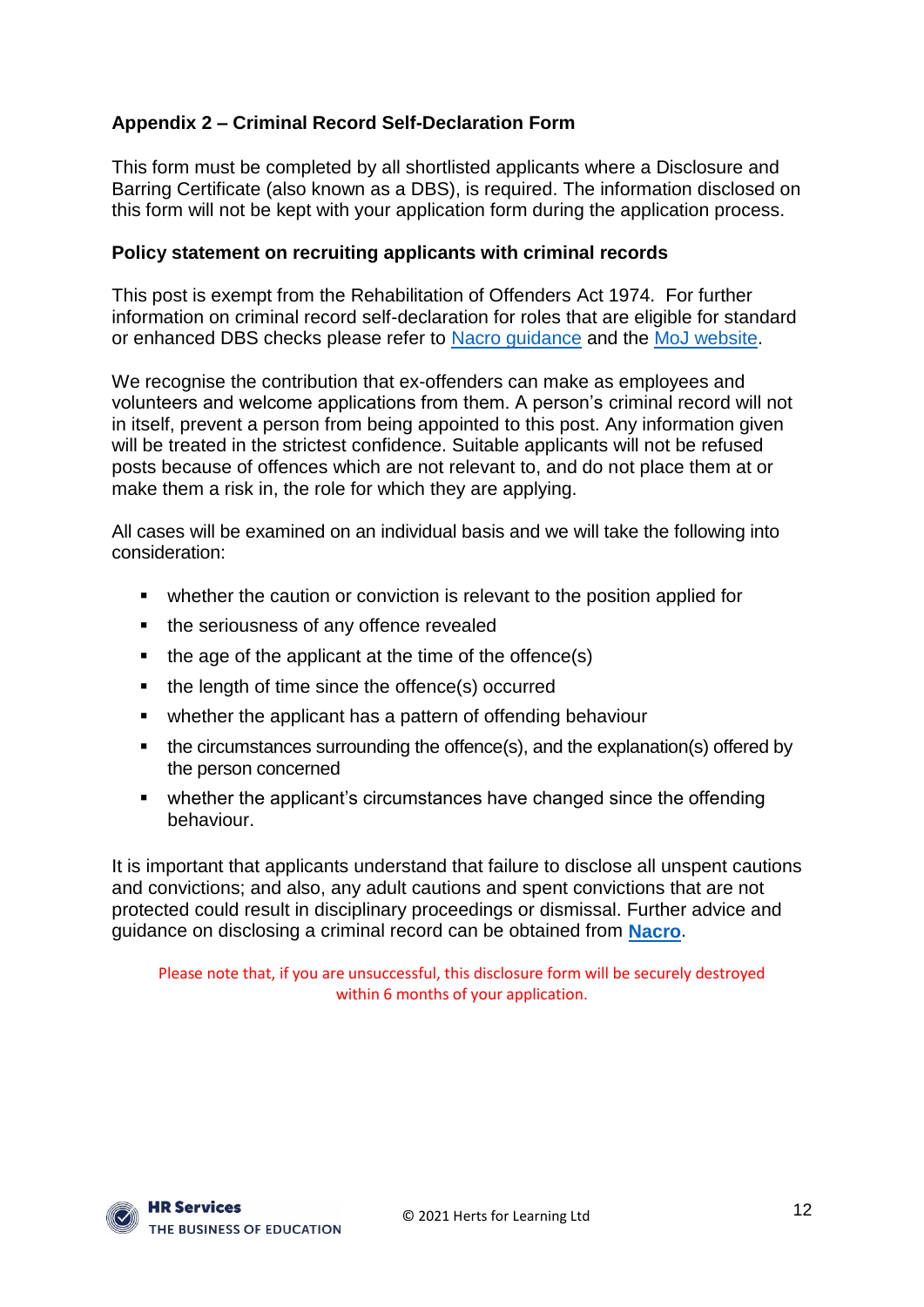| Surname:                                                                                                                                                                                                                                                                                                                                                                                                                                                                                                                                                                                                                                                                                                                                                                                                                                                                                                                                                                                              |                                                                                                         | Forename:                               |                               |                |               |  |  |
|-------------------------------------------------------------------------------------------------------------------------------------------------------------------------------------------------------------------------------------------------------------------------------------------------------------------------------------------------------------------------------------------------------------------------------------------------------------------------------------------------------------------------------------------------------------------------------------------------------------------------------------------------------------------------------------------------------------------------------------------------------------------------------------------------------------------------------------------------------------------------------------------------------------------------------------------------------------------------------------------------------|---------------------------------------------------------------------------------------------------------|-----------------------------------------|-------------------------------|----------------|---------------|--|--|
| Post applied for:                                                                                                                                                                                                                                                                                                                                                                                                                                                                                                                                                                                                                                                                                                                                                                                                                                                                                                                                                                                     |                                                                                                         | Date:                                   |                               |                |               |  |  |
| <b>NI Number:</b>                                                                                                                                                                                                                                                                                                                                                                                                                                                                                                                                                                                                                                                                                                                                                                                                                                                                                                                                                                                     |                                                                                                         | <b>Teacher Ref No.</b><br>If applicable |                               |                |               |  |  |
| Date of QTS:<br>If applicable                                                                                                                                                                                                                                                                                                                                                                                                                                                                                                                                                                                                                                                                                                                                                                                                                                                                                                                                                                         |                                                                                                         |                                         |                               |                |               |  |  |
| <b>[INSERT SCHOOL NAME]</b> School is committed to safeguarding and promoting the welfare of<br>children and we expect all staff to share this commitment. For this post, pre-employment checks<br>will be carried out, references will be sought, and successful candidates will be subject to an<br>enhanced DBS check and other relevant checks with statutory bodies.<br>Do you have any unspent conditional cautions or convictions?<br>Yes $\Box$<br>No $\square$                                                                                                                                                                                                                                                                                                                                                                                                                                                                                                                               |                                                                                                         |                                         |                               |                |               |  |  |
|                                                                                                                                                                                                                                                                                                                                                                                                                                                                                                                                                                                                                                                                                                                                                                                                                                                                                                                                                                                                       |                                                                                                         |                                         |                               |                |               |  |  |
| Yes $\Box$<br>Do you have any spent adult cautions (simple or conditional), or spent<br>convictions, which are not 'protected' as defined by the Rehabilitation of<br>Offenders Act 1974 (Exceptions) Order 1975 (as amended)?                                                                                                                                                                                                                                                                                                                                                                                                                                                                                                                                                                                                                                                                                                                                                                        |                                                                                                         |                                         |                               |                | No $\square$  |  |  |
| Do you have any criminal convictions or relevant service discipline<br>convictions received within the Armed Forces Justice System (e.g. through<br>Summary Hearing or Court Martial) where it would be considered an<br>equivalent offence in England and Wales?                                                                                                                                                                                                                                                                                                                                                                                                                                                                                                                                                                                                                                                                                                                                     |                                                                                                         |                                         | Yes $\square$<br>No $\square$ |                |               |  |  |
| Have you ever been barred from working with Children or disqualified<br>from working in Childcare?                                                                                                                                                                                                                                                                                                                                                                                                                                                                                                                                                                                                                                                                                                                                                                                                                                                                                                    |                                                                                                         |                                         | Yes $\square$<br>No $\square$ |                |               |  |  |
| Are you subject to any sanctions in the EEA?                                                                                                                                                                                                                                                                                                                                                                                                                                                                                                                                                                                                                                                                                                                                                                                                                                                                                                                                                          |                                                                                                         | Yes $\square$<br>No $\square$           |                               |                |               |  |  |
| Teaching Posts Only: Are you or have you ever been prohibited from<br>teaching or sanctioned by the GTCE?                                                                                                                                                                                                                                                                                                                                                                                                                                                                                                                                                                                                                                                                                                                                                                                                                                                                                             |                                                                                                         | <b>Yes</b><br>$\Box$                    | <b>No</b><br>$\Box$           | N/A<br>□       |               |  |  |
|                                                                                                                                                                                                                                                                                                                                                                                                                                                                                                                                                                                                                                                                                                                                                                                                                                                                                                                                                                                                       | Management Posts Only: Have you been prohibited from the<br>management of an independent school (s128)? |                                         | <b>Yes</b><br>$\Box$          | <b>No</b><br>□ | N/A<br>$\Box$ |  |  |
| If you have answered YES to any of the questions above please provide full details;                                                                                                                                                                                                                                                                                                                                                                                                                                                                                                                                                                                                                                                                                                                                                                                                                                                                                                                   |                                                                                                         |                                         |                               |                |               |  |  |
| Please complete and sign the declaration below:<br>I declare that all the information I have provided in this disclosure is full and correct at the time of<br>application and that I have not omitted anything that could be relevant to the appointment of<br>someone who will work with children. I understand that the recruitment panel may be made aware<br>of any relevant information that I have disclosed in order to discuss the matter(s) with me as part of<br>the recruitment process and that, if my application is successful, a risk assessment of the disclosed<br>information will be held securely on my personnel file.<br><b>DECLARATION</b><br>I declare that the information provided on this form is correct. I understand that the declaration of a<br>criminal record will not necessarily prevent me from being offered this role at <i>[Insert school name]</i><br>however failure to disclose may result in an offer of employment being withdrawn.<br>Signed:<br>Date: |                                                                                                         |                                         |                               |                |               |  |  |
| <b>HR Services</b><br>THE BUSINESS OF EDUCATION                                                                                                                                                                                                                                                                                                                                                                                                                                                                                                                                                                                                                                                                                                                                                                                                                                                                                                                                                       |                                                                                                         | © 2021 Herts for Learning Ltd           |                               |                | 13            |  |  |